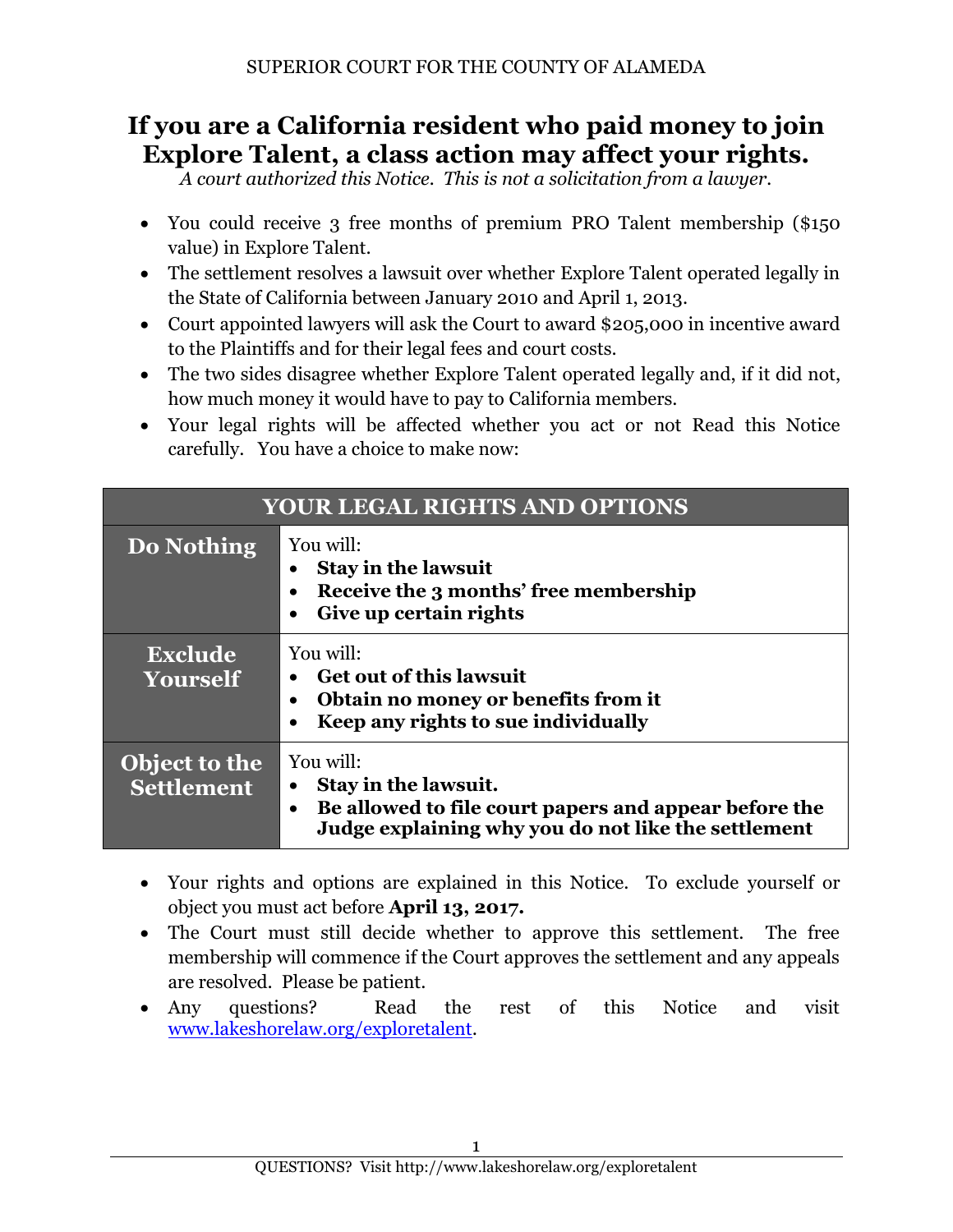## **WHAT THIS NOTICE CONTAINS**

| 2. What is this lawsuit about?<br>12. If I do not exclude myself, can I sue Explore Talent for the same thing later?<br>13. If I exclude myself, can I still get the free PRO Talent membership?<br>16. How will the lawyers be paid?<br>PAGE 7<br>19. When and where will the Court decide whether to approve the settlement? |                                                                    |
|--------------------------------------------------------------------------------------------------------------------------------------------------------------------------------------------------------------------------------------------------------------------------------------------------------------------------------|--------------------------------------------------------------------|
|                                                                                                                                                                                                                                                                                                                                | 1. Why did I get this notice?                                      |
|                                                                                                                                                                                                                                                                                                                                |                                                                    |
|                                                                                                                                                                                                                                                                                                                                | 3. Why is this lawsuit a class action?                             |
|                                                                                                                                                                                                                                                                                                                                | 4. Why is there a settlement?                                      |
|                                                                                                                                                                                                                                                                                                                                |                                                                    |
|                                                                                                                                                                                                                                                                                                                                | 5. Am I part of this Class?                                        |
|                                                                                                                                                                                                                                                                                                                                | 6. Do I need proof in order to get compensation?                   |
|                                                                                                                                                                                                                                                                                                                                |                                                                    |
|                                                                                                                                                                                                                                                                                                                                | 7. What does the settlement provide?                               |
|                                                                                                                                                                                                                                                                                                                                | 8. How do I get my free PRO Talent membership?                     |
|                                                                                                                                                                                                                                                                                                                                | 9. What am I giving up to get to accept the settlement?            |
|                                                                                                                                                                                                                                                                                                                                | 10. What if I do nothing at all?                                   |
|                                                                                                                                                                                                                                                                                                                                |                                                                    |
|                                                                                                                                                                                                                                                                                                                                | 11. How do I exclude myself from the settlement?                   |
|                                                                                                                                                                                                                                                                                                                                |                                                                    |
|                                                                                                                                                                                                                                                                                                                                |                                                                    |
|                                                                                                                                                                                                                                                                                                                                |                                                                    |
|                                                                                                                                                                                                                                                                                                                                | 14. Do I have a lawyer in this case?                               |
|                                                                                                                                                                                                                                                                                                                                | 15. Should I get my own lawyer?                                    |
|                                                                                                                                                                                                                                                                                                                                |                                                                    |
|                                                                                                                                                                                                                                                                                                                                | <b>OBJECTING TO THE SETTLEMENT</b>                                 |
|                                                                                                                                                                                                                                                                                                                                | 17. How do I tell the Court I do not like the settlement?          |
|                                                                                                                                                                                                                                                                                                                                | 18. What is the difference between objecting and excluding myself? |
|                                                                                                                                                                                                                                                                                                                                | THE COURT'S FAIRNESS HEARING                                       |
|                                                                                                                                                                                                                                                                                                                                |                                                                    |
|                                                                                                                                                                                                                                                                                                                                | 20. Do I have to come to the hearing?                              |
|                                                                                                                                                                                                                                                                                                                                | 21. May I speak at the hearing?                                    |
|                                                                                                                                                                                                                                                                                                                                |                                                                    |

22. Are more details available?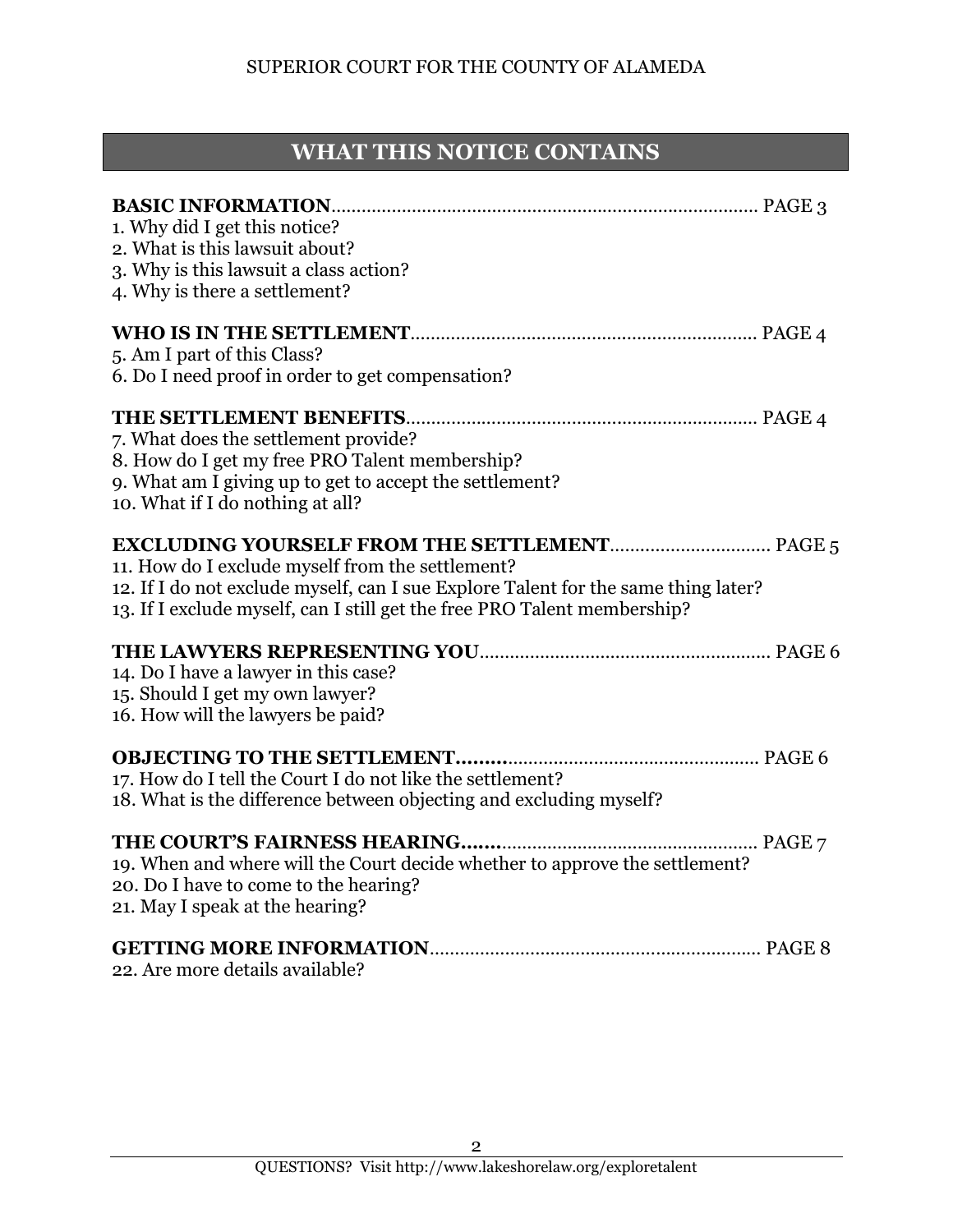## **BASIC INFORMATION**

#### **1. WHY DID I GET THIS NOTICE?**

The records of Explore Talent show that you paid for membership for one or more months between January 1, 2010 and April 1, 2013 and listed a California residential address.

The Court sent you this Notice because you have a right to know about a proposed settlement of a class action lawsuit, and about your options, before the Court decides whether to approve the settlement. If the Court approves it and after objections and appeals are resolved, you will receive certain compensation. You can receive updates about the progress of the settlement from the website listed at the bottom of this Notice.

This package explains the lawsuit, the settlement, your legal rights, what benefits are available, who is eligible for them, and how to get them.

The Court in charge of the case is the Superior Court of the County of Alameda, State of California, and the case is known as Winkler v. Media Entertainment Partners, Inc., Case No. RG13667619. The person who sued is the Plaintiff and the various companies and individuals being sued are the Defendants. The remaining Defendants are: Primesites, Inc., Media Entertainment Partners, Inc., David Davis, and Ami Shafrir.

#### **2. WHAT IS THIS LAWSUIT ABOUT?**

The lawsuit contends that the various Defendants operated the Explore Talent website, which is a "talent listing service." Since January 2010, California law requires a talent listing service to post a \$50,000 bond with the State, use certain contract language in membership agreements and maintain certain written records concerning the authenticity of job listings on its website. Explore Talent allegedly violated all of these requirements and should have to refund all of the membership fees paid by California members.

The Defendants deny they did anything wrong, but chose to settle for economic reasons.

#### **3. WHAT IS A CLASS ACTION AND WHO IS INVOLVED?**

In a class action lawsuit, one or more people called "Class Representatives" (in this case William Breveard and Abdul Dotson) sue on behalf of other people who have similar claims. The people together are a "Class" or "Class Members." One court resolves the issues for all Class Members, except those who exclude themselves. Alameda County Superior Court Judge Winifred Y. Smith is in charge of this case.

#### **4. WHY IS THIS LAWSUIT A CLASS ACTION?**

The Court did not decide in favor of Plaintiffs or Defendants. Instead, both sides agreed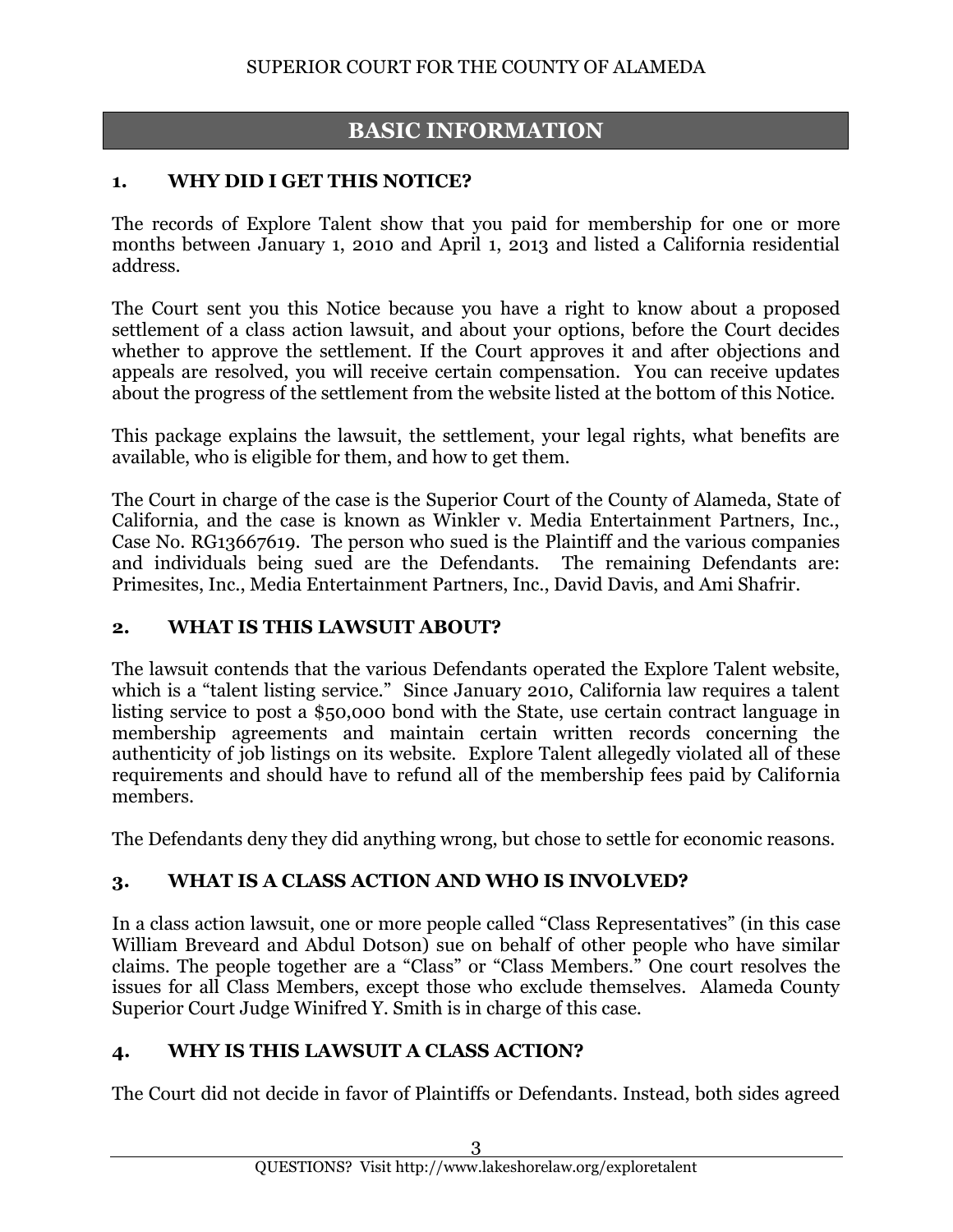to a settlement. That way, they avoid the cost of a trial, and the people affected will get compensation. The Class Representative and the attorneys think the settlement is best for everyone who may have been harmed.

## **WHO IS IN THE SETTLEMENT**

#### **5. AM I PART OF THIS CLASS?**

Judge Smith decided that every California resident who purchased membership with Explore Talent between January 1, 2010 and April 1, 2013 is a Class Member.

### **6. DO I NEED PROOF IN ORDER TO GET COMPENSATION?**

This is not required to be a member of the Class as Defendants' records contain that information. However, if you believe you should be a Class Member, but have not received this Notice, you should contact Class Counsel at the address listed in paragraph 17 below and present proof that you are a Class Member. Remember, this lawsuit only applies to paid members during the specified time frame who listed a California address when they paid money to Explore Talent.

## **THE SETTLEMENT BENEFITS**

#### **7. WHAT DOES THE SETTLEMENT PROVIDE?**

The settlement provides two forms of relief to Class Members.

First, the Court will issue an "injunction," a type of court order that requires with respect to California members that Explore Talent comply with all of the regulations of California law. Explore Talent will have to post a bond, use the required contract forms, and maintain the required records.

Secondly, each Class Member will receive THREE free months of PRO Talent membership. The normal cost of his premium service is \$49.95 per month or about \$150 in total.

#### **8. HOW DO I GET MY FREE PRO TALENT MEMBERSHIP?**

This will be provided to you automatically if you are a current Explore Talent member about 60 days after the Fairness Hearing (see below) if the settlement is approved. If you are not a current member, you will be notified by email at that time with instructions how to activate the free PRO Talent membership. You will not be required to give your credit card information and there is no deadline on when you activate the membership. It will expire automatically 90 days after it is activated.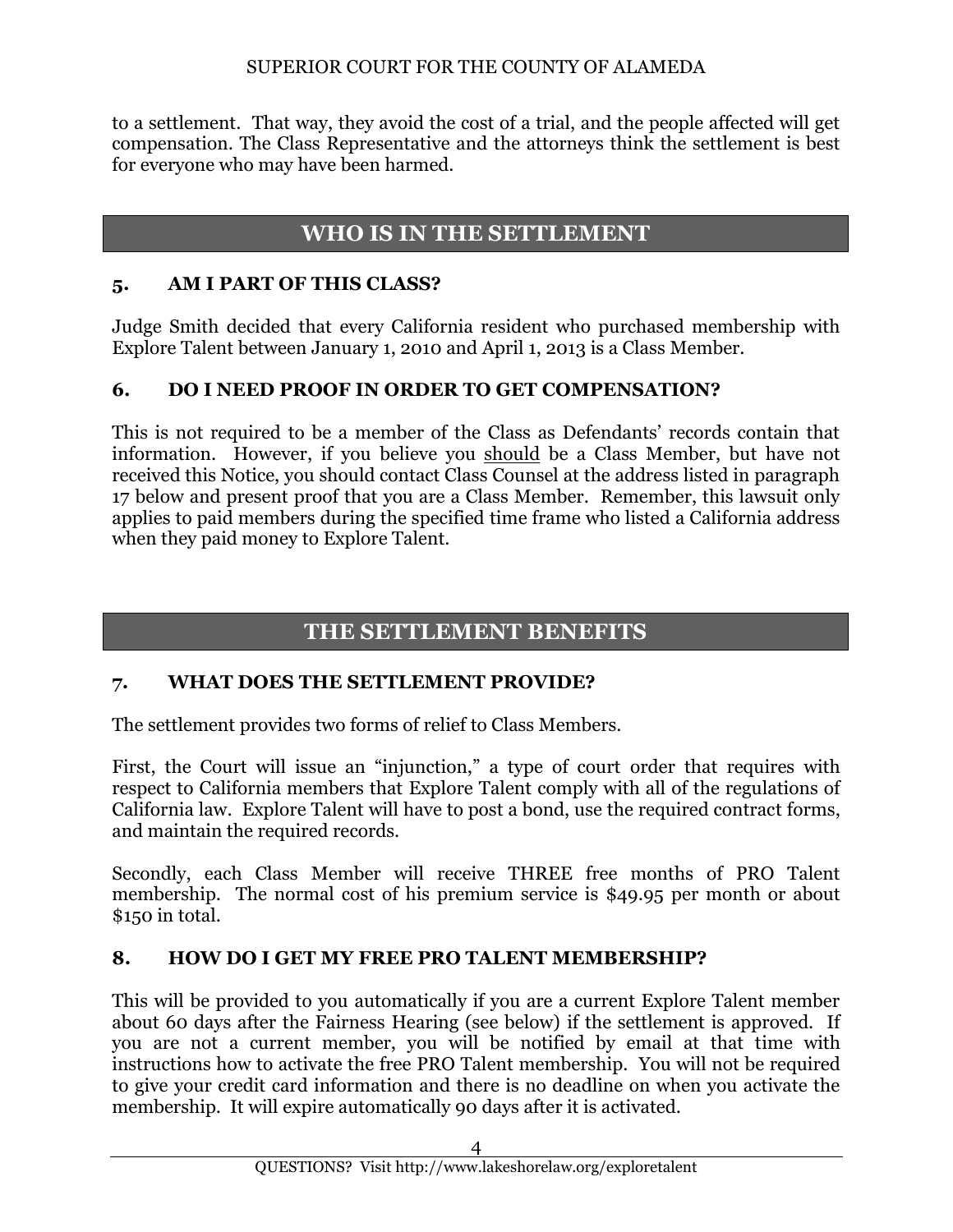#### **9. WHAT AM I GIVING UP TO ACCEPT THE SETTLEMENT?**

Unless you exclude yourself, you are staying in the Class and that means you cannot start a lawsuit, continue a lawsuit or join a lawsuit raising similar claims against Defendants. It also means you are "releasing" all of the Defendants (and related companies and persons) from any legal claims you might have relating to your Explore Talent membership. This includes but is not limited to claims that the Explore Talent service was illegal, that you did not get good value for your membership fee, or that you were not happy with the service.

This release does not include any claims based on membership before January 2010 or after April 1, 2013. It also does not include any claims that you suffered personal injury or bodily injury from your membership.

#### **10. WHAT IF I DO NOTHING AT ALL?**

You will be automatically included in this settlement. You will be barred from participating in a similar lawsuit for the same thing, and will release your claims as described above, even if you never use your 3 months free PRO Talent membership.

### **EXCLUDING YOURSELF FROM THE SETTLEMENT**

#### **11. HOW DO I EXCLUDE MYSELF FROM THE SETTLEMENT?**

If you don't want the compensation from this settlement, but you want keep the right to sue or continue to sue Explore Talent on your own, about the legal issues in this case, then you must take steps to get out. This is called excluding yourself—or is sometimes referred to as opting out of the settlement Class. If you exclude yourself, you will not be legally bound by the Court's judgments in this class action, nor will you receive any compensation.

To ask to be excluded, you must send an "Exclusion Request" in the form of a letter sent by mail, stating that you want to be excluded from the Winkler v. Explore Talent class action. You must include your name and address, telephone number, state you wish to exclude yourself from the Explore Talent settlement, and sign the letter. You must mail your Exclusion Request to Dumas & Kim, Mr. James Dumas, Esq., 3435 Wilshire Blvd., Suite 990, Los Angeles, CA 90010. You may also get an Exclusion Request form at the website, [http://www.lakeshorelaw.org/exploretalent.](http://www.lakeshorelaw.org/exploretalent)

The Exclusion Request must be **postmarked by April 13, 2017** or it will not be valid and you will be included in the settlement.

#### **12. IF I DO NOT EXCLUDE MYSELF, CAN I STILL SUE EXPLORE TALENT LATER FOR THE SAME THINGS?**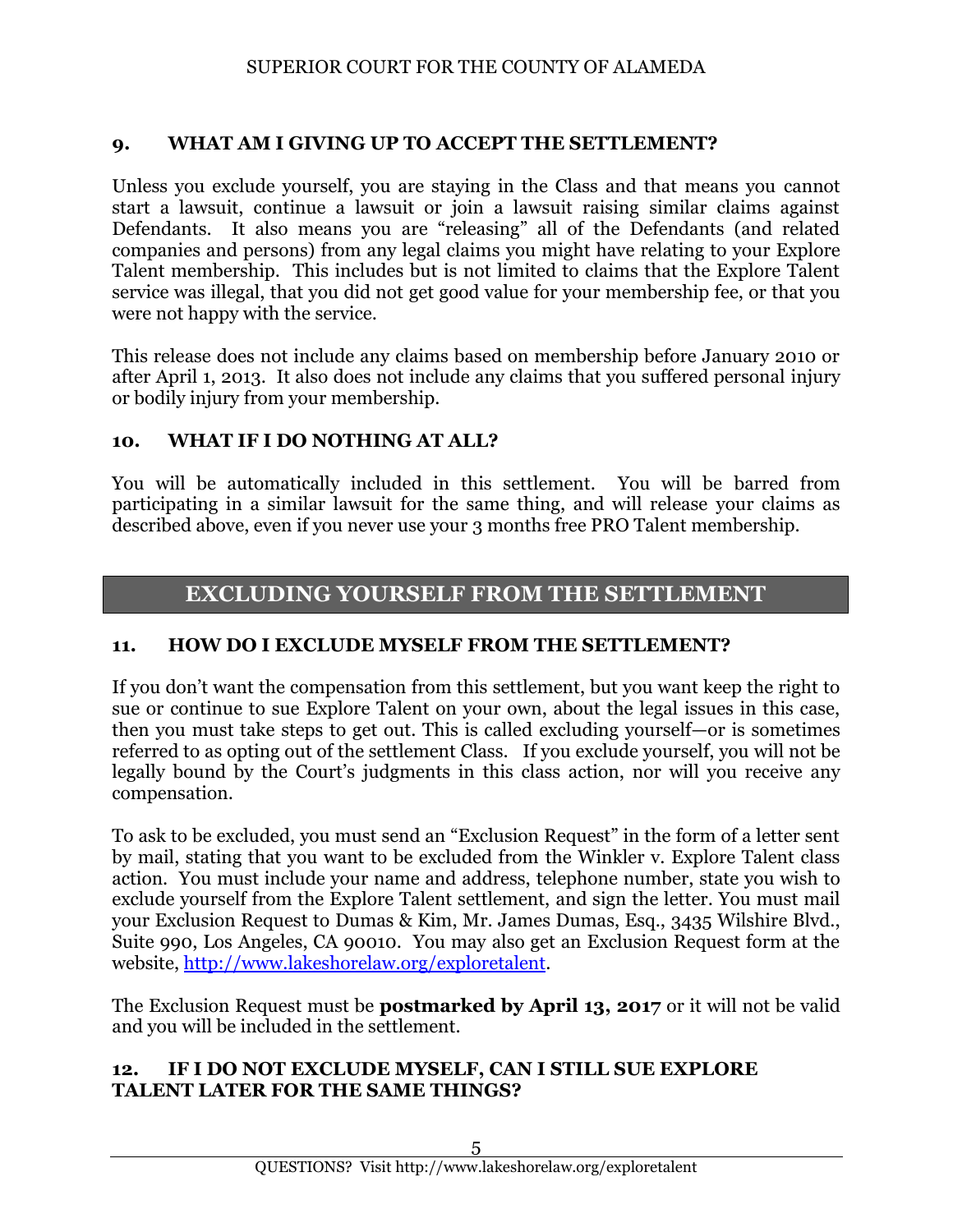No. But you would be able to sue for things that happened before January 1, 2010 or after April 1, 2013.

#### **13. IF I EXCLUDE MYSELF, CAN I STILL GET THE FREE PRO TALENT MEMBERSHIP?**

No.

## **THE LAWYERS REPRESENTING YOU**

#### **14. DO I HAVE A LAWYER IN THIS CASE?**

Yes. The Court decided that the law firms of Lakeshore Law Center and The Spencer Law Firm are qualified to represent you and all Class Members. Together, the law firms are called "Class Counsel." They are experienced in handling similar consumer rights cases. More information about these law firms, their practices and their experiences is available at [www.lakeshorelaw.org](http://www.lakeshorelaw.org/) and [www.spencerlaw.net.](http://www.spencerlaw.net/)

#### **15. SHOULD I GET MY OWN LAWYER?**

You do not need to hire your own lawyer because Class Counsel is working on your behalf. But, if you want your own lawyer, you will have to pay that lawyer.

#### **16. HOW WILL THE LAWYERS BE PAID?**

Class Counsel will ask the Court for attorneys' fees and expenses up to \$205,000 out of which no more than \$2,000 could be paid to Class Representatives Breveard and Dotson. The Court may award less than these amounts. This payment will not come out of the compensation to be paid to Class Members. Explore Talent has agreed not to oppose these fees and expenses, or incentive award.

### **OBJECTING TO THE SETTLEMENT**

#### **17. HOW DO I TELL THE COURT I DO NOT LIKE THE SETTLEMENT?**

If you're a Class Member, you can object to the settlement if you don't like any part of it. You can give reasons why you think the Court should not approve it. The Court will consider your views. However, if the Court rejects your objection, you will still be bound by the terms of the Settlement.

To object, you must either appear at the Fairness Hearing (see paragraph 19) or submit an objection in writing by **April 13, 2017.** To submit the objection in writing, you must personally file it with or submit it by United States Mail to the Alameda County Superior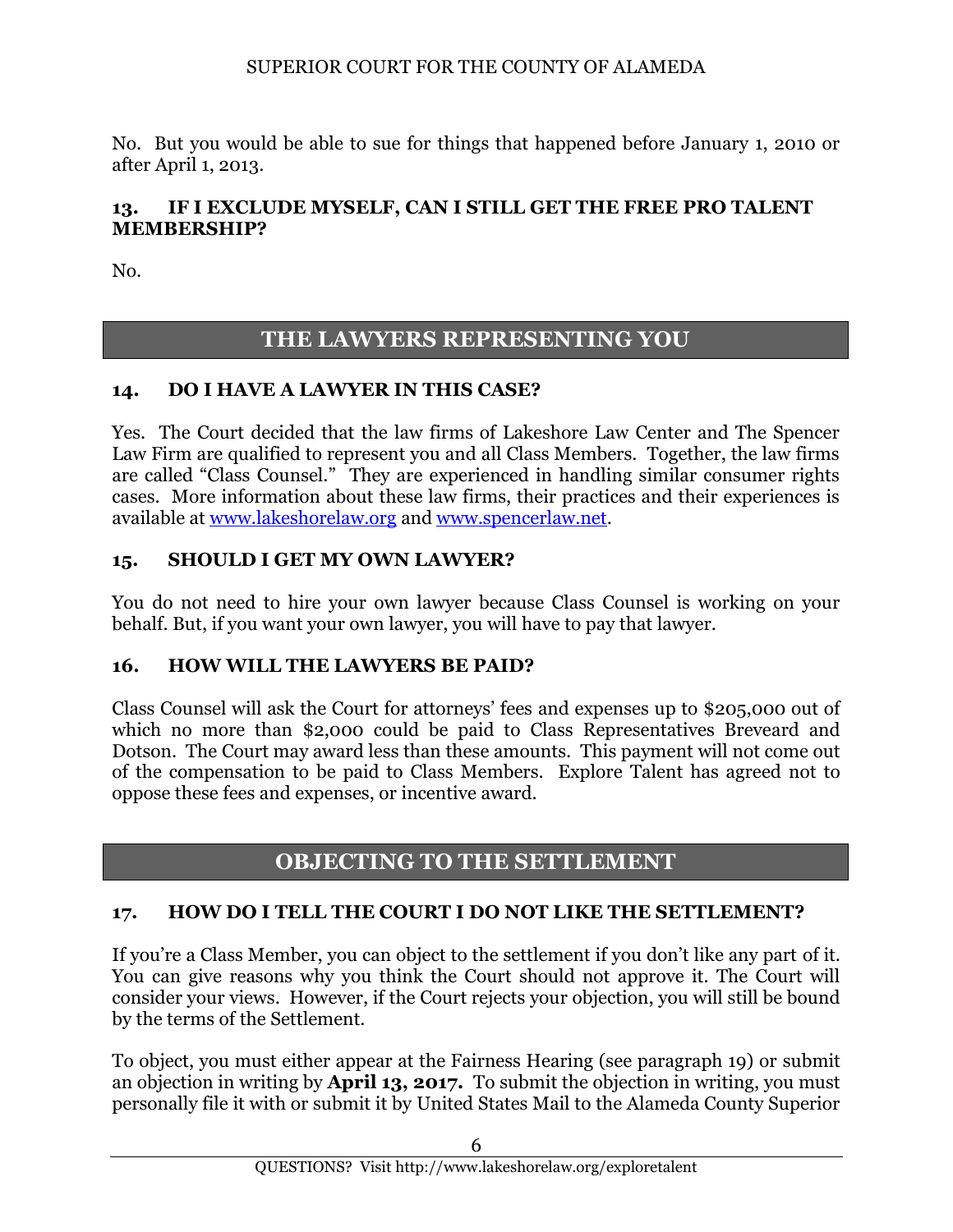Court, 1225 Fallon Street, Oakland, California 94612.

You must also serve copies of the Objection by United States Mail on:

Plaintiffs' Attorneys and Class Counsel: Defendants' Attorneys: JEFFREY WILENS, ESQ. JAMES DUMAS LAKESHORE LAW CENTER DUMAS & KIM 18340 Yorba Linda Blvd. Suite 107-610 3435 Wilshire Blvd., Suite 990, Yorba Linda, CA 92886 Los Angeles, CA 90010 Telephone: 714-854-7205 Telephone: 213-368-5000 Facsimile: 714-854-7206 Facsimile: 213-368-5009 Email: [jeff@lakeshorelaw.org](mailto:jeff@lakeshorelaw.org) Email: [jdumas@dumas-law.com](mailto:jdumas@dumas-law.com)

Any written objections shall state each specific reason in support of your objection and any legal support for each objection.

#### **18. WHAT IS THE DIFFERENCE BETWEEN OBJECTING AND EXCLUDING MYSELF?**

Objecting is simply telling the Court that you don't like something about the settlement. You can object only if you stay in the Class. Excluding yourself is telling the Court that you don't want to be part of the Class. If you exclude yourself, you have no basis to object because the case no longer affects you.

### **THE COURT'S FAIRNESS HEARING**

#### **19. WHEN AND WHERE WILL THE COURT DECIDE WHETHER TO APPROVE THE SETTLEMENT?**

The Court will hold a Fairness Hearing at **April 21, 2017** at **11:00 a.m.** in Department 21 of the Alameda County Superior Court, 1221 Oak Street, Oakland, CA 94612. At this hearing the Court will consider whether the settlement is fair, reasonable, and adequate. If there are objections, the Court will consider them. Judge Smith will listen to people who have asked to speak at the hearing. The Court may also decide how much to pay Class Counsel. After the hearing, the Court will decide whether to approve the settlement. We do not know how long these decisions will take.

#### **20. DO I HAVE TO COME TO THE FAIRNESS HEARING?**

No. Class Counsel will answer questions Judge Smith may have. But, you are welcome to come at your own expense. If you submit an Objection, you don't have to come to Court to talk about it. As long as you filed or mailed your Written Objection on time, the Court will consider it. You may also pay your own lawyer to attend, but it's not necessary.